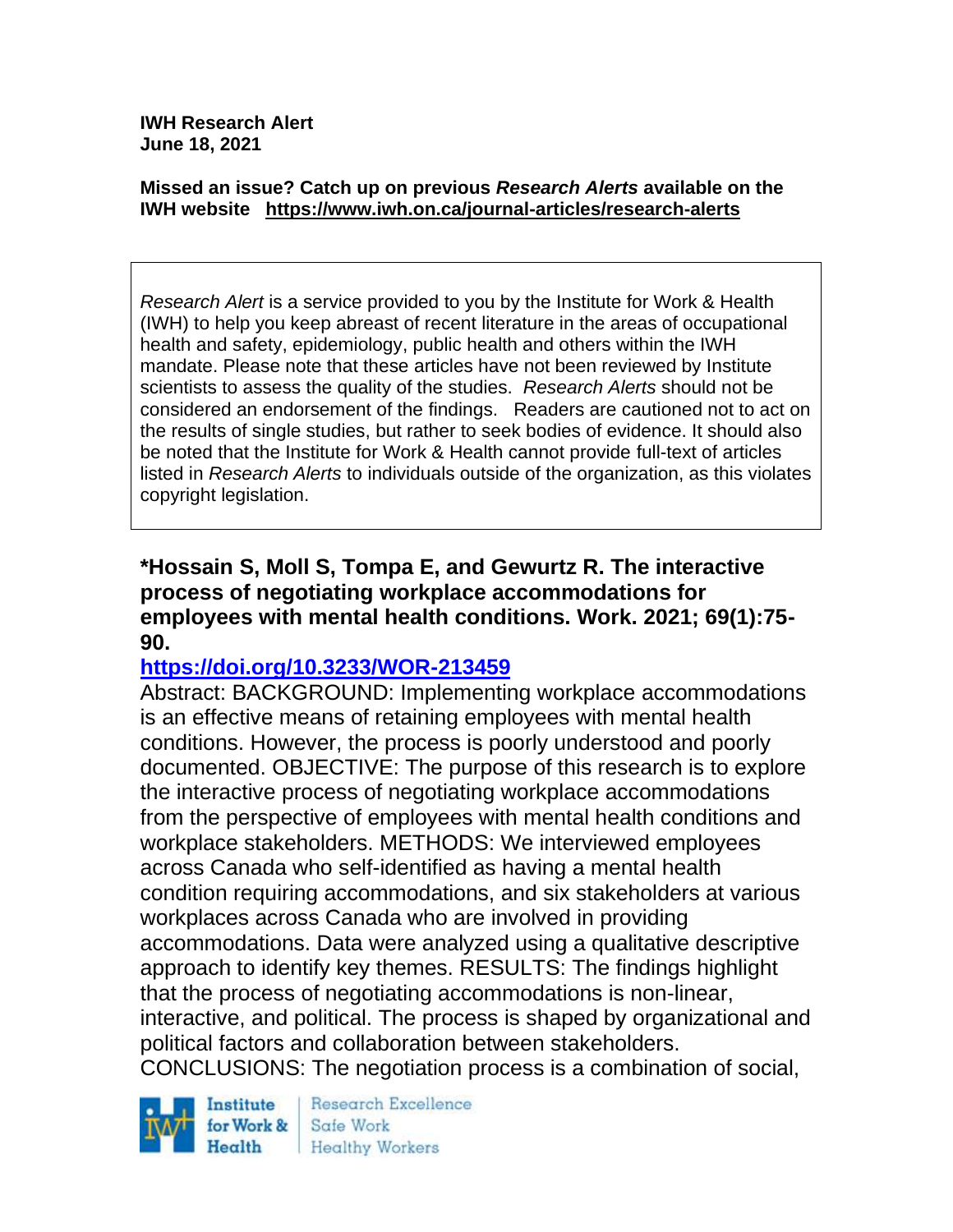relational and political factors. Clear and accessible accommodation policies, workplace awareness and specific workplace training on how to implement accommodations are needed to optimize the accommodation process for all involved

# **\*Jetha A, Shamaee A, Bonaccio S, Gignac MAM, Tucker LB, Tompa E, Bultmann U, Norman CD, Banks CG, Smith PM. Fragmentation in the future of work: a horizon scan examining the impact of the changing nature of work on workers experiencing vulnerability. American Journal of Industrial Medicine. 2021; [epub ahead of print].**

# **<https://doi.org/10.1002/ajim.23262>**

Abstract: INTRODUCTION: The future of work is characterized by changes that could disrupt all aspects of the nature and availability of work. Our study aims to understand how the future of work could result in conditions, which contribute to vulnerability for different groups of workers. METHODS: A horizon scan was conducted to systematically identify and synthesize diverse sources of evidence, including academic and gray literature and resources shared over social media. Evidence was synthesized, and trend categories were developed through iterative discussions among the research team. RESULTS: Nine trend categories were uncovered, which included the digital transformation of the economy, artificial intelligence (AI)/machine learning-enhanced automation, AI-enabled human resource management systems, skill requirements for the future of work; globalization 4.0, climate change and the green economy, Gen Zs and the work environment; populism and the future of work, and external shocks to accelerate the changing nature of work. The scan highlighted that some groups of workers may be more likely to experience conditions that contribute to vulnerability, including greater exposure to job displacement or wage depression. The future of work could also create opportunities for labor market engagement. CONCLUSION: The future of work represents an emerging public health concern. Exclusion from the future of work has the potential to widen existing social and health inequities. Thus, tailored supports that are resilient to changes in the nature and availability of work are required for workers facing vulnerability

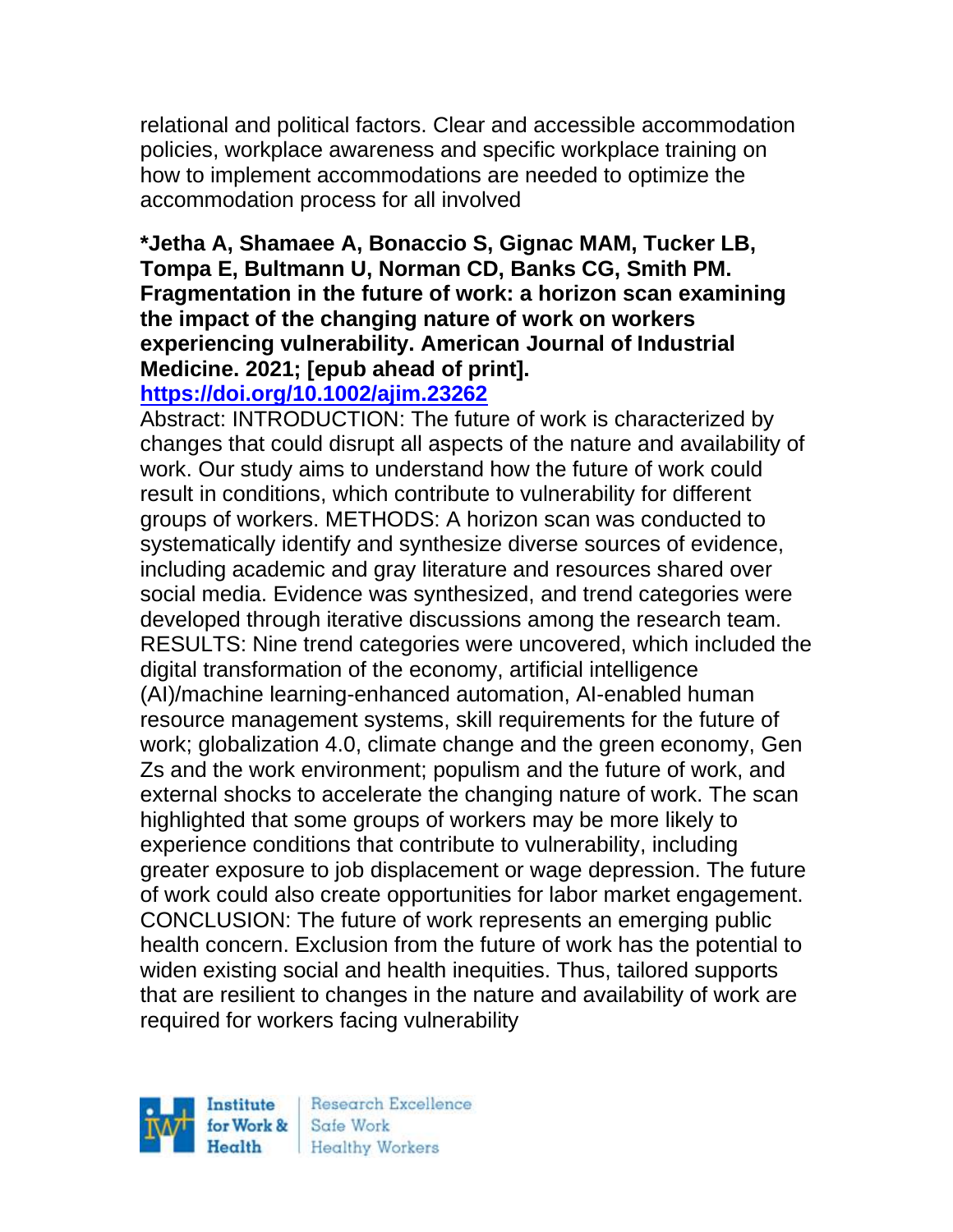**Alden LE, Matthews LR, Wagner S, Fyfe T, Randall C, Regehr C, et al. Systematic literature review of psychological interventions for first responders. Work and Stress. 2021; 35(2):193-215. <https://doi.org/10.1080/02678373.2020.1758833>** 

**Bauer GR, Churchill SM, Mahendran M, Walwyn C, Lizotte D, and Villa-Rueda AA. Intersectionality in quantitative research: a systematic review of its emergence and applications of theory and methods. SSM - Population Health. 2021; 14:100798. <https://doi.org/10.1016/j.ssmph.2021.100798> [open access]** Abstract: BACKGROUND: Intersectionality is a theoretical framework rooted in the premise that human experience is jointly shaped by multiple social positions (e.g. race, gender), and cannot be adequately understood by considering social positions independently. Used widely in qualitative studies, its uptake in quantitative research has been more recent. OBJECTIVES: To characterize quantitative research applications of intersectionality from 1989 to mid-2020, to evaluate basic integration of theoretical frameworks, and to identify innovative methods that could be applied to health research. METHODS: Adhering to PRISMA guidelines, we conducted a systematic review of peer-reviewed articles indexed within Scopus, Medline, ProQuest Political Science and Public Administration, and PsycINFO. Original English-language quantitative or mixed-methods research or methods papers that explicitly applied intersectionality theoretical frameworks were included. Experimental studies on perception/stereotyping and measures development or validation studies were excluded. We extracted data related to publication, study design, quantitative methods, and application of intersectionality. RESULTS: 707 articles (671 applied studies, 25 methods-only papers, 11 methods plus application) met inclusion criteria. Articles were published in journals across a range of disciplines, most commonly psychology, sociology, and medical/life sciences; 40.8% studied a health-related outcome. Results supported concerns among intersectionality scholars that core theoretical tenets are often lost or misinterpreted in quantitative research; about one in four applied articles (26.9%) failed to define intersectionality, while one in six (17.5%) included intersectional position components not reflective of social power. Quantitative methods were simplistic (most often regression with interactions, cross-classified variables, or

Institute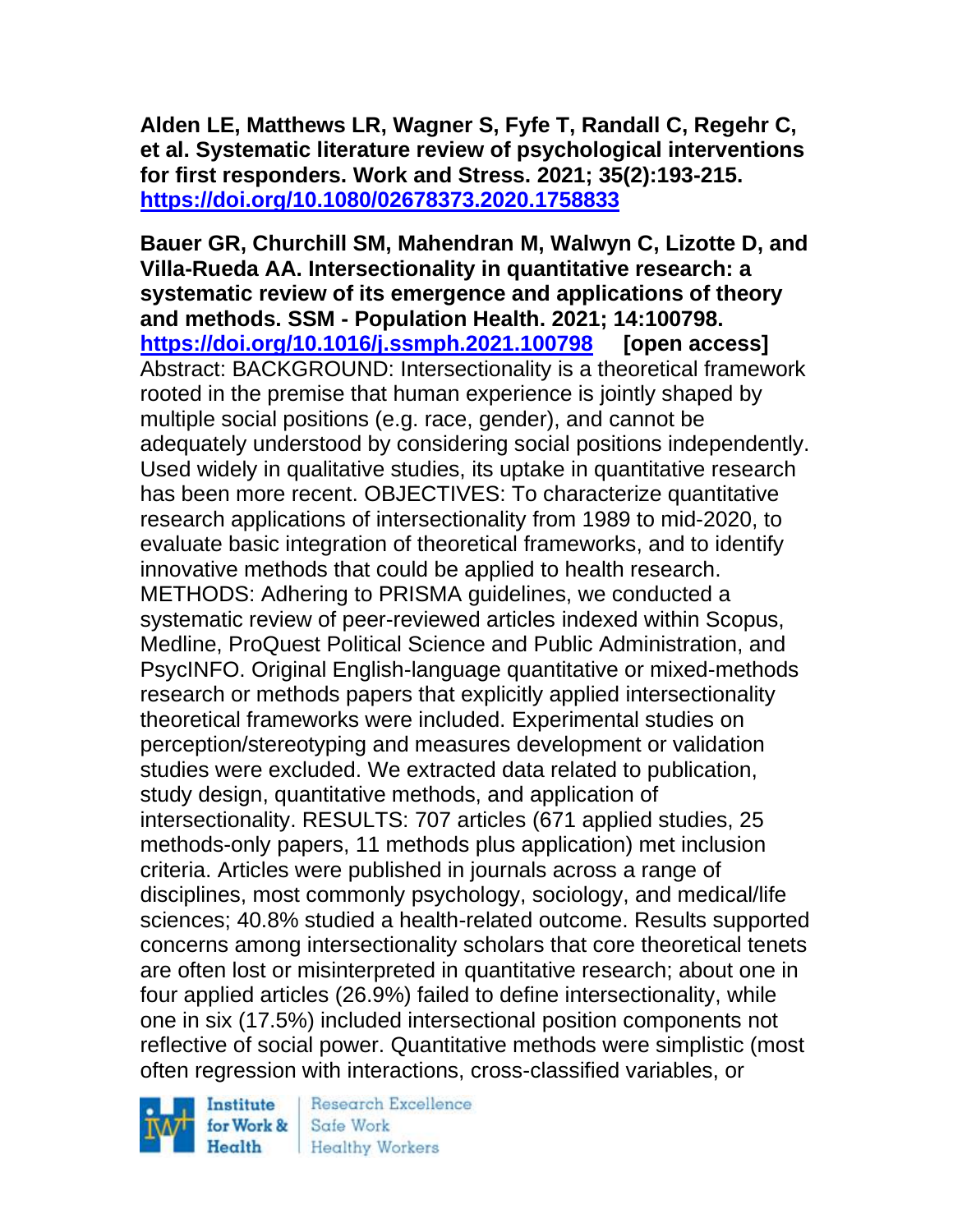stratification) and were often misapplied or misinterpreted. Several novel methods were identified. CONCLUSIONS: Intersectionality is frequently misunderstood when bridging theory into quantitative methodology. Further work is required to (1) ensure researchers understand key features that define quantitative intersectionality analyses, (2) improve reporting practices for intersectional analyses, and (3) develop and adapt quantitative methods

# **Bourdeau M, Guibert N, Fort E, Boulogne S, Lagarde E, and Charbotel B. Medicine consumptions and occupational road risk. Accident Analysis & Prevention. 2021; 158:106202. <https://doi.org/10.1016/j.aap.2021.106202>**

Abstract: BACKGROUND: Whereas an increased risk of road traffic crashes has been highlighted as linked to some medicine consumptions, there is no available data on this risk according to the type of journey (private, commuting or mission). Drivers on occupational journey (commuting or mission) are likely to have different coping behaviors related to the use of medicines than drivers on private journey. The aim of our study was to investigate the association between exposure to ten classes of medicines and the risk of being responsible for a road traffic crash according to the type of journey (private, commuting or mission). METHODS: The data used came from three French national databases: the national police database of injurious crashes, the police reports and the national health care insurance database. A total of 179,269 drivers aged between 18 and 65 years old involved in an injurious crash in France between July 2005 and December 2015 were included in the analyses. Logistic regression models stratified by journey were used to estimate the Odds Ratios (OR) and 95 % confidence intervals (95 % CI), adjusted for potential confounding factors. RESULTS: Medicines exposure levels were generally lower for drivers during occupational journeys, the risk of being responsible for a road traffic crash seems to be higher on commuting or mission journeys than on private journeys for four medicines. Indeed, for antiepileptics the OR was 1.59 [1.01-2.51] for mission journeys, 1.63 [1.24-2.15] for commuting journeys, and 1.47 [1.25-1.73] for private journey. For psycholeptics the OR was 1.02 [0.80-1.28] for mission journey, 1.19 [1.03-1.39] for commuting and 1.17 [1.08-1.26] for private journey. For psychoanaleptics OR was 1.35 [1.02-1.78] for mission journeys,

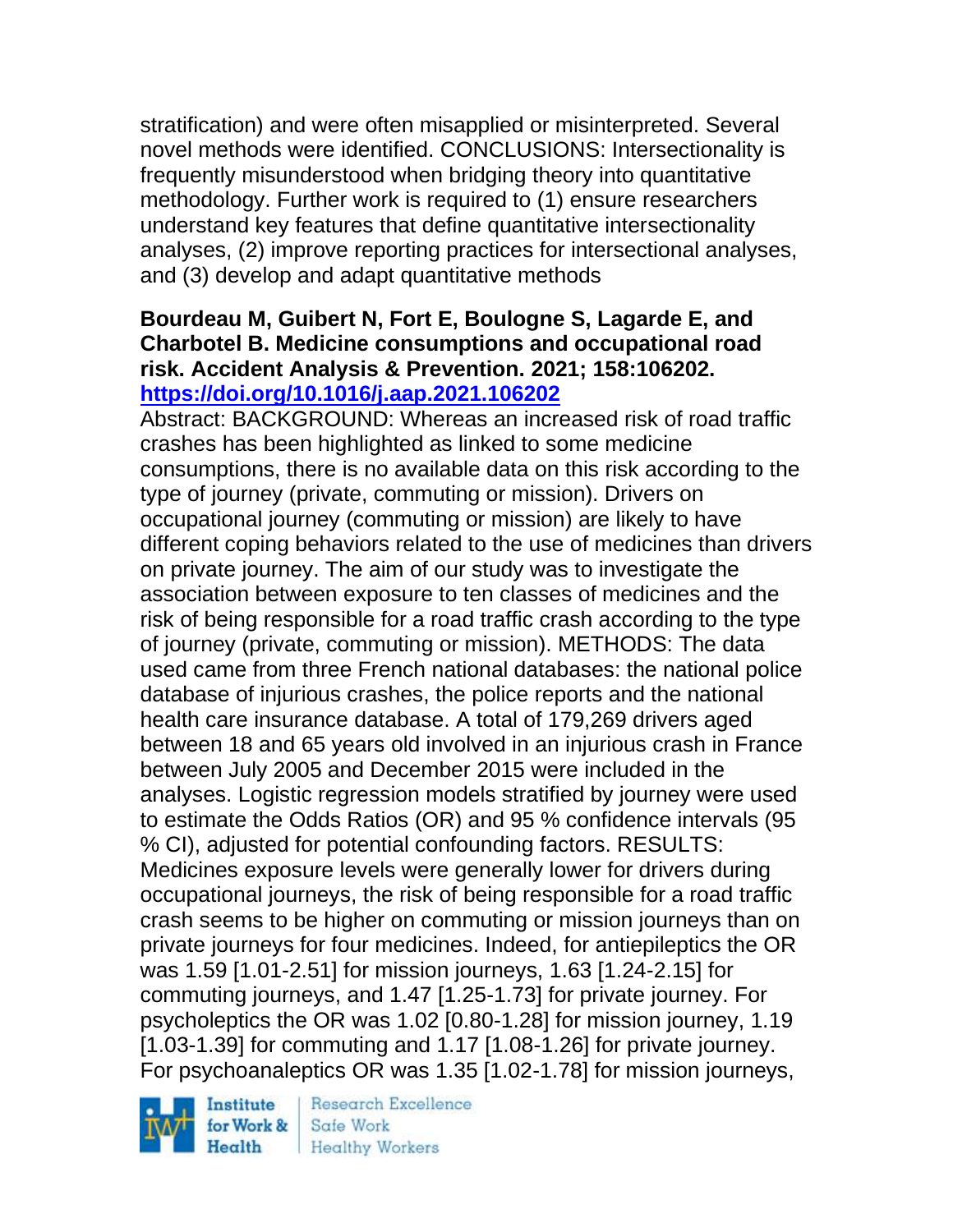1.37 [1.17-1.60] for commuting journeys and 1.26 [1.14-1.40] for private journeys. Finally, for other nervous system drugs OR reached 2.04 [1.35-3.07] for mission journeys compared to 1.43 [1.21-1.70] for private journeys. CONCLUSION: Our results encourage the implementation of preventive measures about some treatments and diseases in the context of occupational journeys

# **Cherry N, Galarneau JM, Haynes W, and Sluggett B. The role of organizational supports in mitigating mental ill health in firefighters: a cohort study in Alberta, Canada. American Journal of Industrial Medicine. 2021; 64(7):593-601.**

# **<https://doi.org/10.1002/ajim.23249>**

Abstract: Introduction: Little is known about the effectiveness of ongoing mental health support in reducing the mental health impacts of a traumatic deployment. Methods: A cohort of firefighters was established among those deployed to a devastating wildfire in Alberta, Canada in May 2016. Firefighters completed three questionnaires: at recruitment giving details of exposures, a first follow-up reporting mental health supports before, during, and after the fire and a second follow-up, at least 30 months after the fire, with screening questionnaires for anxiety, depression, and posttraumatic stress disorder (PTSD). Fire chiefs were interviewed about mental health provisions. The impact of supports on mental ill health was estimated, adjusting for clustering within fire service and potential confounders. Results: Of 1234 firefighters in the cohort, 840 completed the questionnaire on mental health supports. In total, 78 of 82 fire chiefs were interviewed. Analysis of the impact of supports on mental ill health included 745 firefighters from 67 fire services. Only 45.8% of reports of peer support were concordant between firefighters and fire chiefs. After adjusting for confounding, the odds ratios (OR) for peer support reported by both fire chief and firefighter were depressive disorder:  $OR = 0.22$ , 95% confidence interval (CI), 0.08-0.61; anxiety disorder: OR = 0.45, 95% CI, 0.24-0.82; PTSD:  $OR = 0.62$ , 95% CI, 0.37-1.02. Symptoms of anxiety and depression but not PTSD were reduced by resiliency training before the fire and by support offered within 48 h of return from deployment. Conclusion: The results suggest peer support in firefighters is protective but its availability is poorly recognized. PTSD was somewhat less

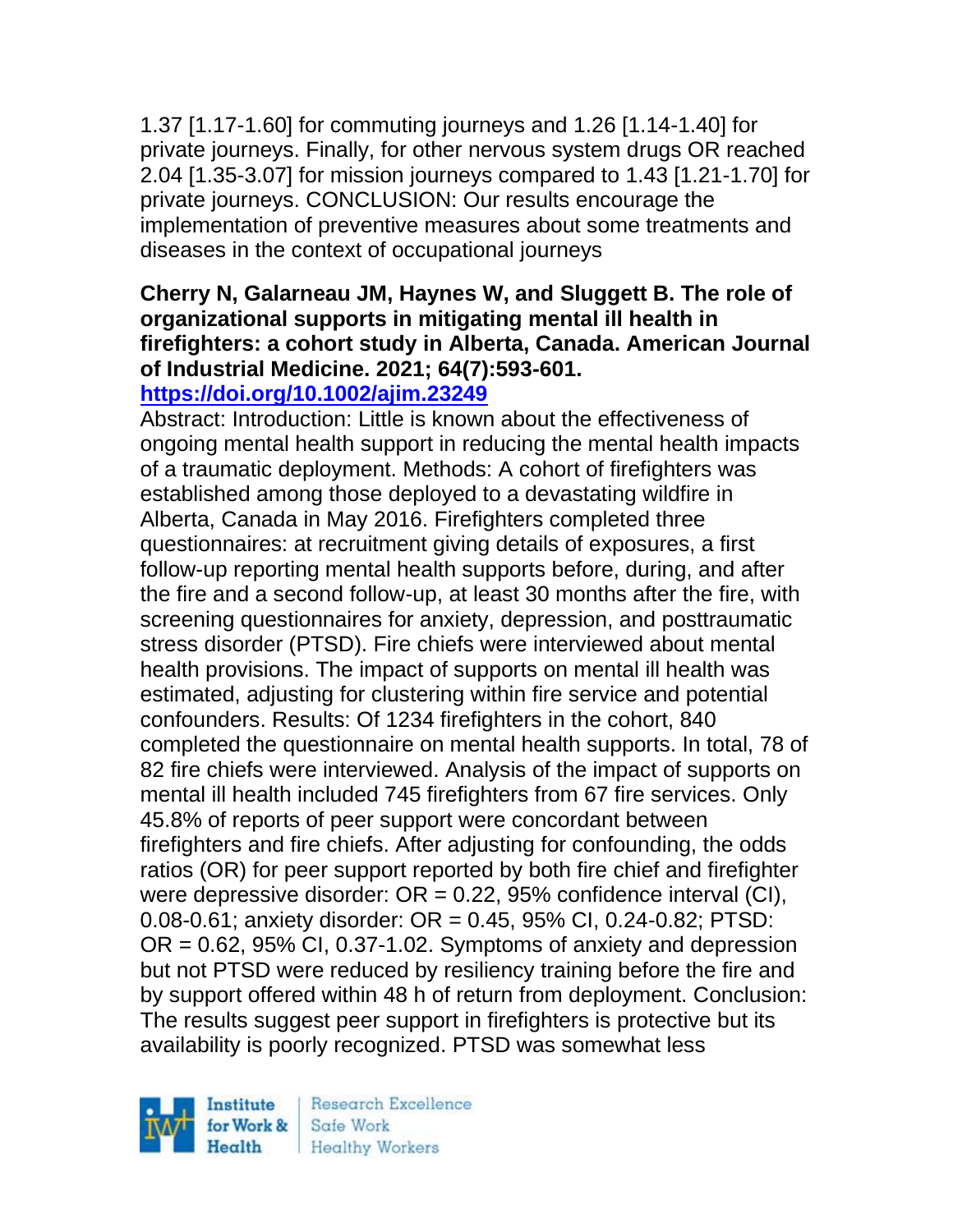responsive, perhaps reflecting the cumulative effects of previous exposures.

#### **Cote D, Durant S, MacEachen E, Majowicz S, Meyer S, Huynh AT, et al. A rapid scoping review of COVID-19 and vulnerable workers: intersecting occupational and public health issues. American Journal of Industrial Medicine. 2021; 64(7):551-566. <https://doi.org/10.1002/ajim.23256>**

Abstract: BACKGROUND: This article reports the results of a rapid scoping review of the literature on COVID-19 transmission risk to workers in essential sectors such as retail, health care, manufacturing, and agriculture, and more particularly the experiences of workers in precarious employment and social situations. METHODS: Following scoping review methods, we included 30 studies that varied in terms of methodology and theoretical approaches. The search included peer-reviewed articles and grey literature published between March and September 2020. RESULTS: Based on the studies reviewed, we found that COVID-19 infection and death rates increased not only with age and comorbidities, but also with discrimination and structural inequities based on racism and sexism. Racial and ethnic minority workers, including migrant workers, are concentrated in high-risk occupations and this concentration is correlated to lower socioeconomic conditions. The COVID-19 pandemic appears in the occupational health and safety spotlight as an exacerbator of already existing socioeconomic inequalities and social inequalities in health, especially in light of the intersection of issues related to racism, ethnic minority status, and sexism. CONCLUSIONS: This review provides early evidence about the limitations of institutions' responses to the pandemic, and their capacity to provide a safe and decent working environment for all workers, regardless of their employment status or the social protections they may enjoy under normal circumstances. It is also important to think about these issues in the postpandemic context, when conditions of precariousness and vulnerability persist and possibly worsen

# **Daly ER. A review of the applied epidemiology workforce in the United States: past, present, and future. Annals of Epidemiology. 2021; 58:94-103.**

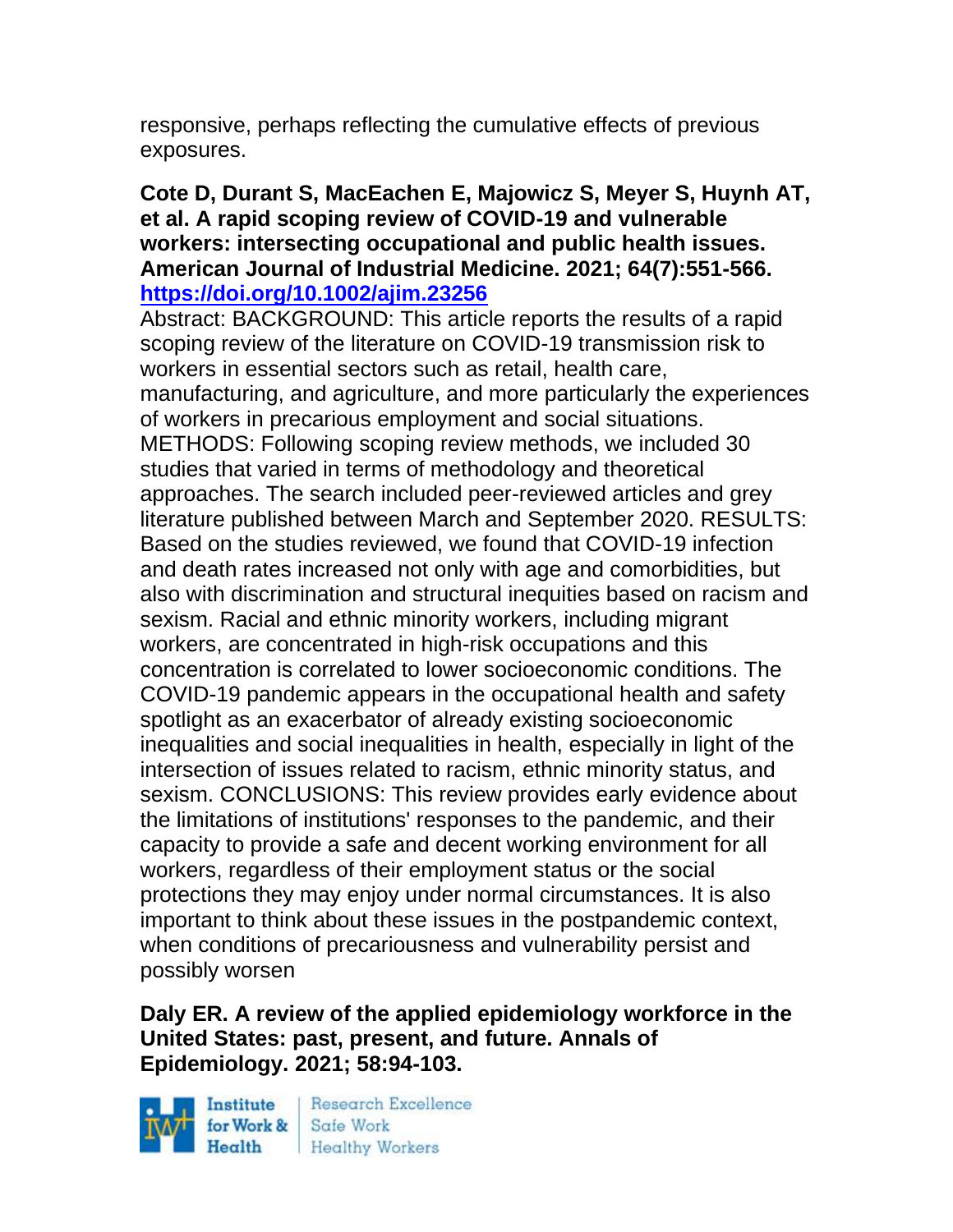# **<https://doi.org/10.1016/j.annepidem.2021.03.002>**

Abstract: Applied epidemiologists are key professionals within the public health workforce, fulfilling core public health science functions. The public health system in the United States has been rapidly transforming over the last decade and epidemiologists will need to develop new skill sets to be successful in the future of public health. A review of the literature was undertaken to gain a comprehensive understanding of the past and present of the applied epidemiology workforce to inform future workforce initiatives aimed at improving applied epidemiology practice. The literature search identified 48 articles related to applied epidemiologists working in the United States at the federal, state, and local levels. These articles described efforts to build, enumerate, and assess the competency of the applied epidemiology workforce in addition to putting forward opinions about it. Overall, the articles demonstrated significant prior work enumerating the applied epidemiology workforce, some prior work identifying epidemiology training needs, and few prior studies assessing competency. The functions, skill sets, and training needs of epidemiologists have changed over time and the literature provides a number of recommendations for future training. Continued assessment of the workforce literature is recommended to monitor training needs and competency for use in implementing effective workforce development activities

**Frangi L, Zhang T, and Banerjee R. Constructing inequalities: tenure trajectories of immigrant workers and union strategies in the Milan construction sector. British Journal of Industrial Relations. 2021; 59(2):474-502. <https://doi.org/10.1111/bjir.12567>** 

**Griffiths D, Sheehan L, van Vreden C, Whiteford P, and Collie A. Returning to the workplace during the COVID-19 pandemic: the concerns of Australian workers. Journal of Occupational Rehabilitation. 2021; [epub ahead of print]. <https://doi.org/10.1007/s10926-021-09990-7>** 

Abstract: Purpose To determine the nature and prevalence of workers' concerns regarding workplaces reopening during the pandemic. To identify characteristics of workers and industries where particular concerns are more common. Method Prospective cohort

Institute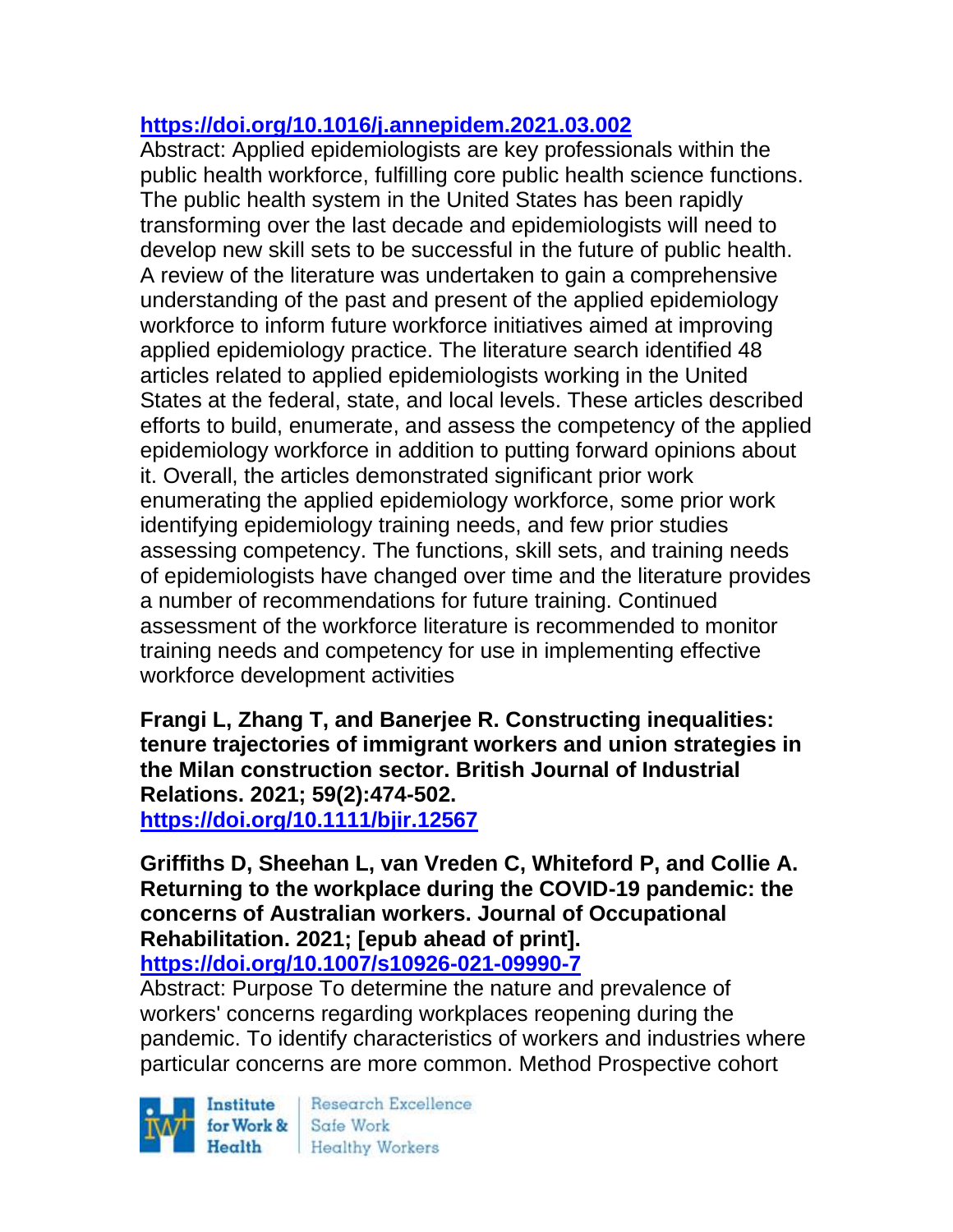study of 1063 employed Australian adults, enrolled at the start of the pandemic. Data on attitudes to workplaces reopening were collected 1 July-30 September 2020. The frequency of concerns describes infection risk and changes to work and impact on home life. Regression models examined associations between demographic and industry factors with reopening concerns. Results More than four in five (82.4%) of workers reported concerns about workplace infection risk. Just over half (53.4%) reported concerns about impacts to work and home life. Concerns were more prevalent for workers reporting psychological distress, financial stress, and among those exclusively working from home. Concerns regarding infection risk were common for workers in health care (IRR 1.16, 95% CI [1.01, 1.33]), retail (IRR 1.31, 95% CI [1.06, 1.61]), and accommodation/food service industries (IRR 1.25, 95% CI [1.01, 1.55]). Concerns regarding changes to work and home life were more common for female workers (IRR 1.24, 95% CI [1.07, 1.43]), and partners/spouses with dependent children (IRR 1.44, 95% CI [1.16, 1.79]). Conclusion Concerns of COVID-19 infection in the workplace are common. Many workers are also concerned about changes to their work and home life. The prevalence of concerns is related to the nature of work and responsibilities at home. Actions that reduce risk of workplace transmission, coupled with effective communication of infection controls, may alleviate worker concerns whilst recognising workers' family and social circumstances.

**Jones-Parkin T, Thomas F, Hess K, and Snyder A. Employment first and transition: Utah school-to-work initiative. Journal of Vocational Rehabilitation. 2021; 54(3):265-271. <https://doi.org/10.3233/JVR-211135>** 

**Lemke MK, Oberlin DJ, Apostolopoulos Y, Hege A, Sonmez S, and Wideman L. Work, physical activity, and metabolic health: understanding insulin sensitivity of long-haul truck drivers. Work. 2021; 69(1):225-233.** 

### **<https://doi.org/10.3233/WOR-213472>**

Abstract: BACKGROUND: Long-haul truck drivers are disproportionately exposed to metabolic risk; however, little is known about their metabolic health and the role of physical activity and other risk factors in metabolic outcomes. OBJECTIVE: This study

Institute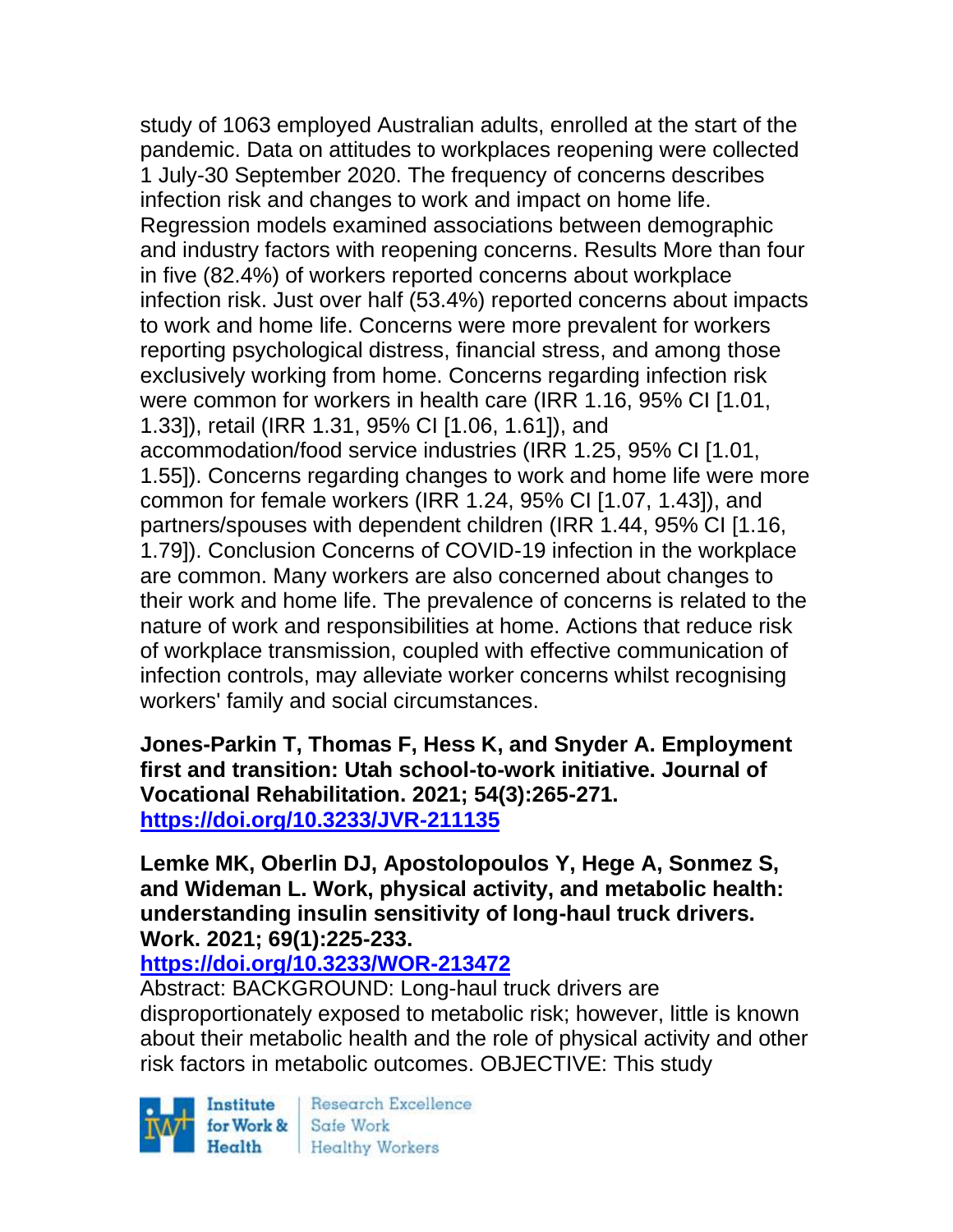compares truck drivers' insulin sensitivity, and associations between metabolic risk factors and insulin sensitivity, with those of the general population. METHODS: Survey, anthropometric, and biometric data were collected from 115 long-haul truckers, which were then compared to the general population data using the National Health and Nutrition Examination Survey (NHANES) dataset. The quantitative insulin sensitivity check index (QUICKI) was used to estimate insulin sensitivity. RESULTS: Truck drivers had lower QUICKI scores than the general population cohort. Sagittal abdominal diameter and exercise were predictive for QUICKI among combined cohorts. Waist circumference and perceived health were more predictive for QUICKI among truck drivers, and sagittal abdominal diameter and income were more predictive for QUICKI among the general population. CONCLUSIONS: Long-haul truckers appear to represent a subset of the general population regarding the impact of physical activity and other metabolic risk factors on QUICKI. Accordingly, comprehensive efforts which target these factors are needed to improve truckers' physical activity levels and other metabolic risks

### **Maghsoudipour M, Hosseini F, Coh P, and Garib S. Evaluation of occupational and non-occupational risk factors associated with carpal tunnel syndrome in dentists. Work. 2021; 69(1):181-186. <https://doi.org/10.3233/WOR-213467>**

Abstract: BACKGROUND: Musculoskeletal disorders are very prevalent among dentists. Of these disorders, carpal tunnel syndrome (CTS) is notable. OBJECTIVE: The aim of this study was to investigate the relationship between the occupational and nonoccupational risk factors and CTS among dentists. METHODS: It is a cross-sectional study. We evaluated 106 dentists from dental schools in Tehran. We collected data by a general questionnaire, a hand diagram, and physical examination. A nerve conduction velocity (NCV) test was used to confirm the diagnosis of CTS. The analysis was performed using an independent T-test and logistic regressions on SPSS software. RESULTS: The prevalence of CTS among dentists was 17.9%. Significant risk factors of CTS included: vibration exposure greater than two hours per day (OR: 2.5), a wrist diameter ratio of greater than 0.7 (OR: 10.14), and female sex (OR: 13.38). CONCLUSIONS: Exposure to the hand-arm vibration should be

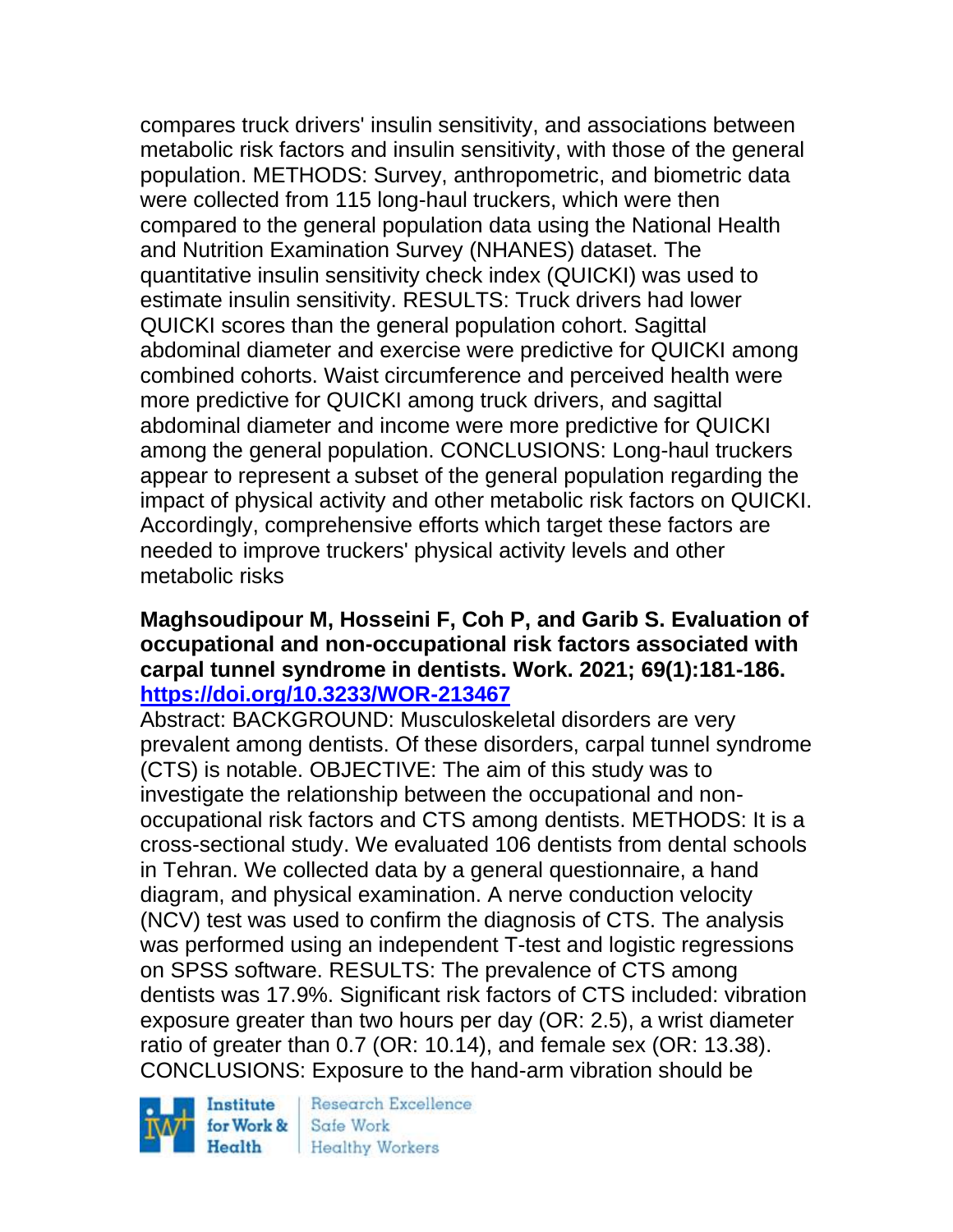considered as an occupational risk factor for CTS in dentists. Female dentists should take more preventive measures

# **McAlpine DD and Alang SM. Employment and economic outcomes of persons with mental illness and disability: the impact of the Great Recession in the United States. Psychiatric Rehabilitation Journal. 2021; 44(2):132-141.**

#### **<https://doi.org/10.1037/prj0000458>**

Abstract: Objective: To examine variation in employment and economic outcomes before, during, and after the great recession by disability and mental health status. Methods: Using a sample of adults in the 1999 to 2016 National Health Interview Survey ( $N =$ 419,336), we examined changes in labor force and economic outcomes by mental health and physical disability status. We employed difference-in-differences analyses to determine whether the changes in these outcomes during and after the recession for each comparison group (those with moderate mental illness, serious psychiatric disability, or physical disability) were significantly different from the changes for persons with neither a mental illness nor a disability. Findings: While the recession impacted all groups, those with mental illnesses or physical disabilities were hardest hit. Persons with disabilities were disadvantaged on all outcomes at each period, but persons with mental illnesses were the most disadvantaged. Unemployment, poverty, and use of food stamps increased for all groups, but the increase was greatest for persons with mental health problems who also saw a more substantial decline in wage income. Conclusions and Implications for Practice: The effects of the recession persist well after the recovery period. Practitioners should be aware that although most persons with mental illnesses want to work, they face significant barriers to employment. Following economic shocks such as those brought on by the current coronavirus pandemic, interventions should focus on people who are the most vulnerable, especially those with mental health problems. Renewed focus on employment for people with mental disorders is important. (PsycInfo Database Record (c) 2021 APA, all rights reserved)

# **Murgia N, Brisman J, Olin AC, Dahlman-Hoglund A, Andersson E, and Toren K. Occupational risk factors for airway obstruction**

Institute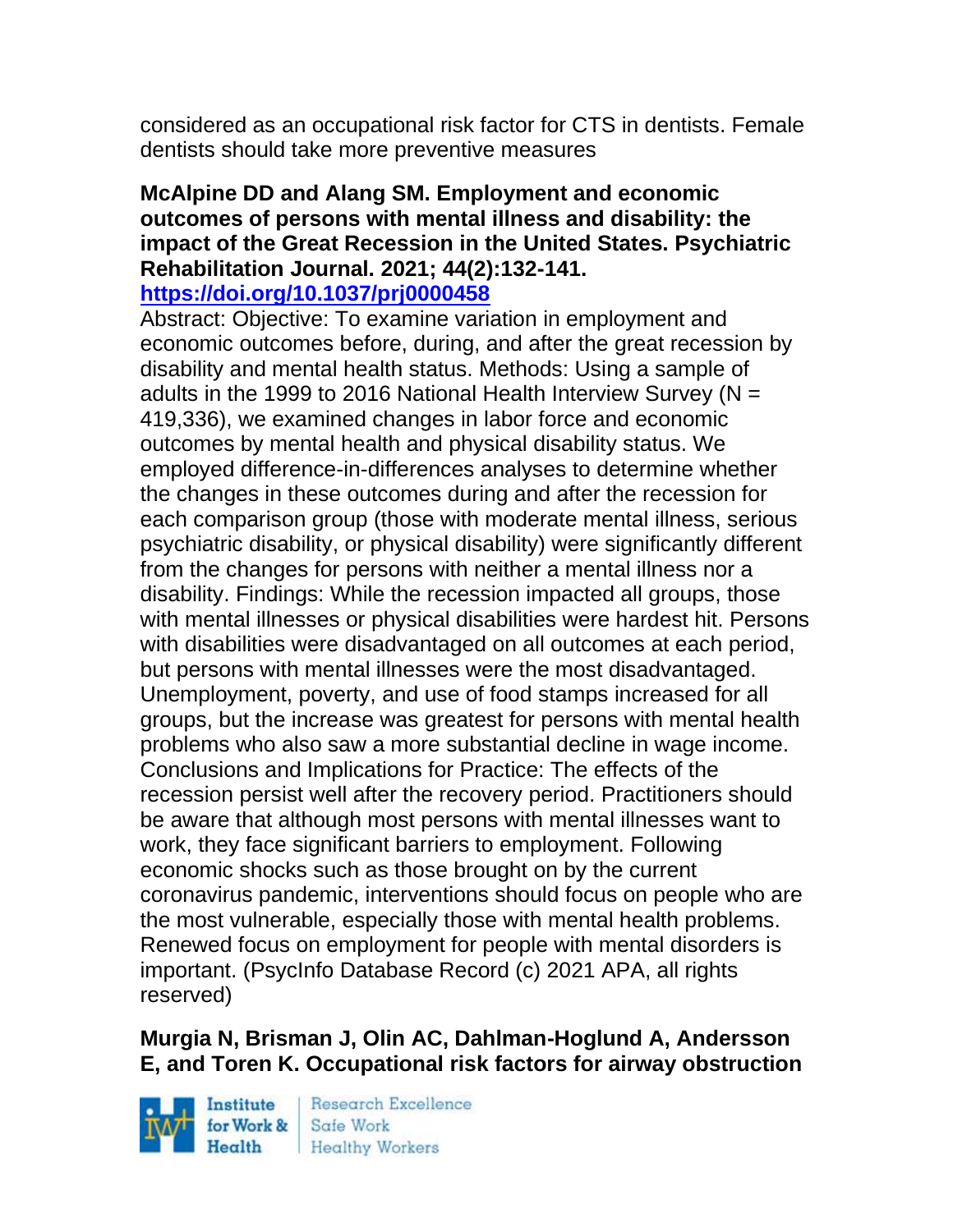#### **in a population-based study in Northern Europe. American Journal of Industrial Medicine. 2021; 64(7):576-584. <https://doi.org/10.1002/ajim.23250>**

Abstract: BACKGROUND: Airway obstruction is a key feature of asthma and chronic obstructive pulmonary diseases (COPD). Smoking habits and workplace exposures to vapors, gas, dusts, and fumes (VGDF) could cause or exacerbate airway obstruction. The aim of this study is to evaluate the risk of airway obstruction due to smoking and workplace exposure, and their interaction, in a large population-based study. METHODS: In this cross-sectional study, a sample (n=6153) of the Swedish population aged between 24 and 76 years underwent a questionnaire, clinical examination, blood test, and spirometry to gather information on airway obstruction classified by Global Initiative for Chronic Obstructive Lung Disease (GOLD) criteria or American Thoracic Society (ATS)/European Respiratory Society (ERS) criteria, risk factors, and confounders. Occupational exposures to VGDF were rated according to a specific job-exposure matrix. Adjusted logistic regression models were used to evaluate risk factors for airway obstruction in smokers and nonsmokers. RESULTS: In total, 9.8% had airway obstruction by GOLD criteria and 10.3% by ATS/ERS. Smokers with a high likelihood of exposure to VGDF had a higher risk of airway obstruction than those not exposed (odds ratio [OR]: 1.74, 95% confidence interval [CI]: 1.15-2.65 by GOLD; OR: 1.58, 95% CI: 1.06-2.37 by ATS/ERS) especially those >50 years of age. In smokers highly exposed to VGDF, risk estimates were higher than in the whole population, and the interaction between high exposure to VGDF and smoking further increased the risk of airway obstruction. CONCLUSIONS: This study suggests a possible role for interaction between cigarette smoking and VGDF exposure on the risk of airway obstruction

#### **Peek-Asa C, Zhang L, Hamann C, Davis J, and Casteel C. The prevalence of work-related suicides varies by reporting source from the National Violent Death Reporting System. American Journal of Industrial Medicine. 2021; 64(7):585-592. <https://doi.org/10.1002/ajim.23252>**

Abstract: INTRODUCTION: Both suicides overall and work-related suicides are increasing in the United States, and efforts to reduce suicide risk will require an understanding of the frequency and role of

Institute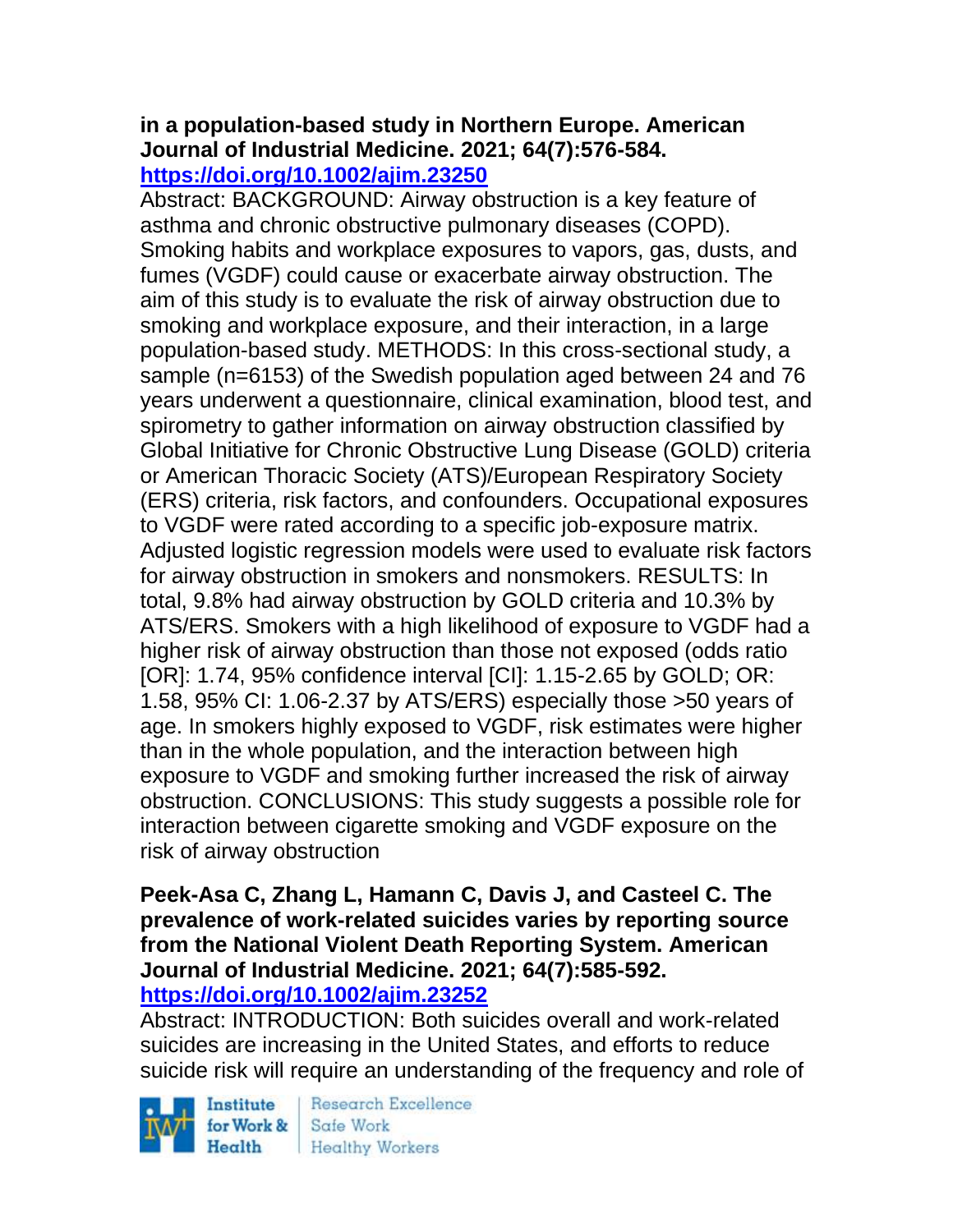work in suicides. This study examines the incidence of occupational suicides using the National Violent Death Reporting System (NVDRS), which identified the role of work in suicides using the traditional death certificate as well as from death investigations. METHODS: NVDRS suicides among those aged 16 through 65 from 2013 through 2017 were examined to determine if the death certificate identified the death as work-related, if the death investigation identified a job problem as a suicide circumstance, and if the death investigation indicated that the job problem was a crisis at the time of the suicide. RESULTS: Overall, 1.13% of death certificates identified the suicides as work-related, 2.34% of suicides included a job crisis, and 11.2% a job problem, and proportions did not vary over the years of the study. Overlap between the death certificate and death investigation was very low, with only 0.21% of suicides identified as related to work by both sources. Identification of work-relatedness varied by source for demographic characteristics, mechanism of suicide, and occupation. For example, the death certificate identified 2.1% of suicides among those working in protective services as work-related, but death investigations identified 15.2% as having a job problem. CONCLUSION: Work-related factors may be associated with a far higher proportion of suicides than previously documented

#### **Sepehri S, Aliabadi M, Golmohammadi R, and Babamiri M. Human cognitive functions and psycho-physiological responses under low thermal conditions in a simulated office environment. Work. 2021; 69(1):197-207.**

# **<https://doi.org/10.3233/WOR-213469>**

Abstract: Background: In office environments, thermal comfort is one of the most significant factor affecting employees' performance. Objective: This study aimed to determine the effects of exposure to low air temperatures on human cognitive performance, physiological responses, and thermal perceptions during mental work. Methods: Twenty-four volunteers with an age range of 18-30 years participated in this study. The subjects were exposed to four different air temperatures (10, 14, 18, and 22°C) in a climate chamber based on a within-subject design. The n-back, CPT, and PVT tests were employed to evaluate some basic aspects of cognitive performance. Body physiological responses and the subjective thermal comfort

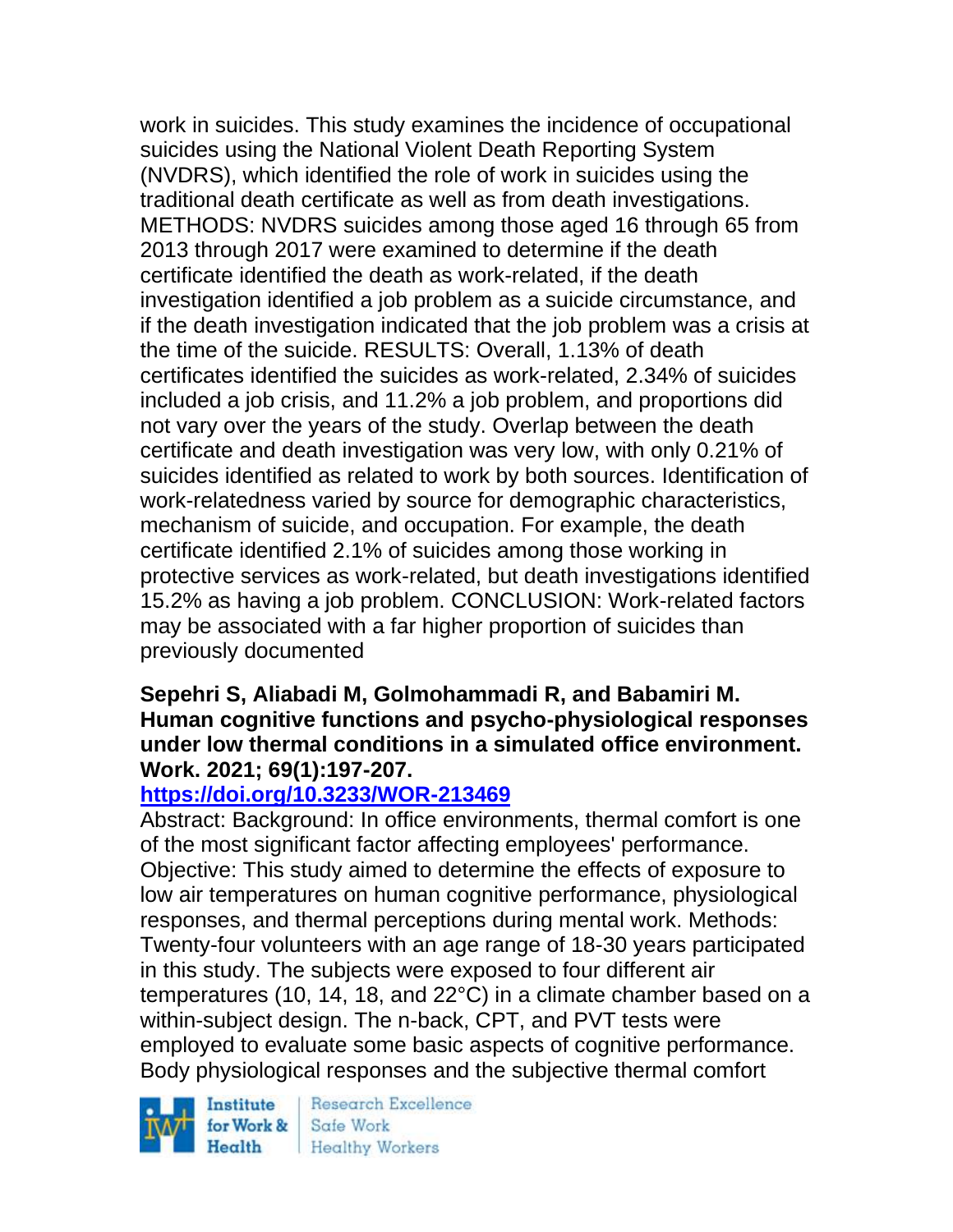were also measured. Results: When the thermal condition deviated from relatively neutral temperature, the subjects' cognitive responses significantly disturbed ( $P < 0.05$ ), such that the response accuracy was more affected by reduction of air temperature. The blood pressures and heart rate, galvanic skin response, and respiration rate increased as the air temperature decreased ( $P < 0.05$ ), such that the galvanic skin response as a stress indicator was more affected. In the test configurations, as a result of decrease in air temperature of 1°C, the finger and body skin temperatures reduced to 0.74°C and 0.25°C, respectively. Conclusions: The findings confirmed that low thermal condition can considerably affect cognitive performance and physiological responses during some office work tasks. The subjects' thermal comfort votes proposed that air temperature lower than 14 °C can be intolerable for employees during routine mental work. It is suggested that personalized conditioning systems should be used to provide individual thermal comfort in moderate cold air conditions.

### **Stokke HE. The gender wage gap and the early-career effect: the role of actual experience and education level. Labour. 2021; 35(2):135-162.**

**<https://doi.org/10.1111/labr.12191> [open access]**

Abstract: Abstract This paper studies how the gender wage gap develops with work experience throughout the career. The contribution is twofold. First, the analysis applies matched employeremployee register data with information on actual, rather than potential, experience. Second, the career effect of the gender wage gap is allowed to differ by workers' education level. The male wage premium is small upon entry to the labor market, whereas it increases rapidly throughout the early career, before stabilizing. In contrast to the existing literature, the estimates reveal heterogeneity among high-educated workers, where the widening of the wage gap is much smaller for postgraduates than other college graduates

#### **Tetzlaff EJ, Goggins KA, Pegoraro AL, Dorman SC, Pakalnis V, and Eger TR. Safety culture: a retrospective analysis of occupational health and safety mining reports. Safety and Health at Work. 2021; 12(2):201-208.**

**<https://doi.org/10.1016/j.shaw.2020.12.001> [open access]** Abstract: Background In the mining industry, various methods of